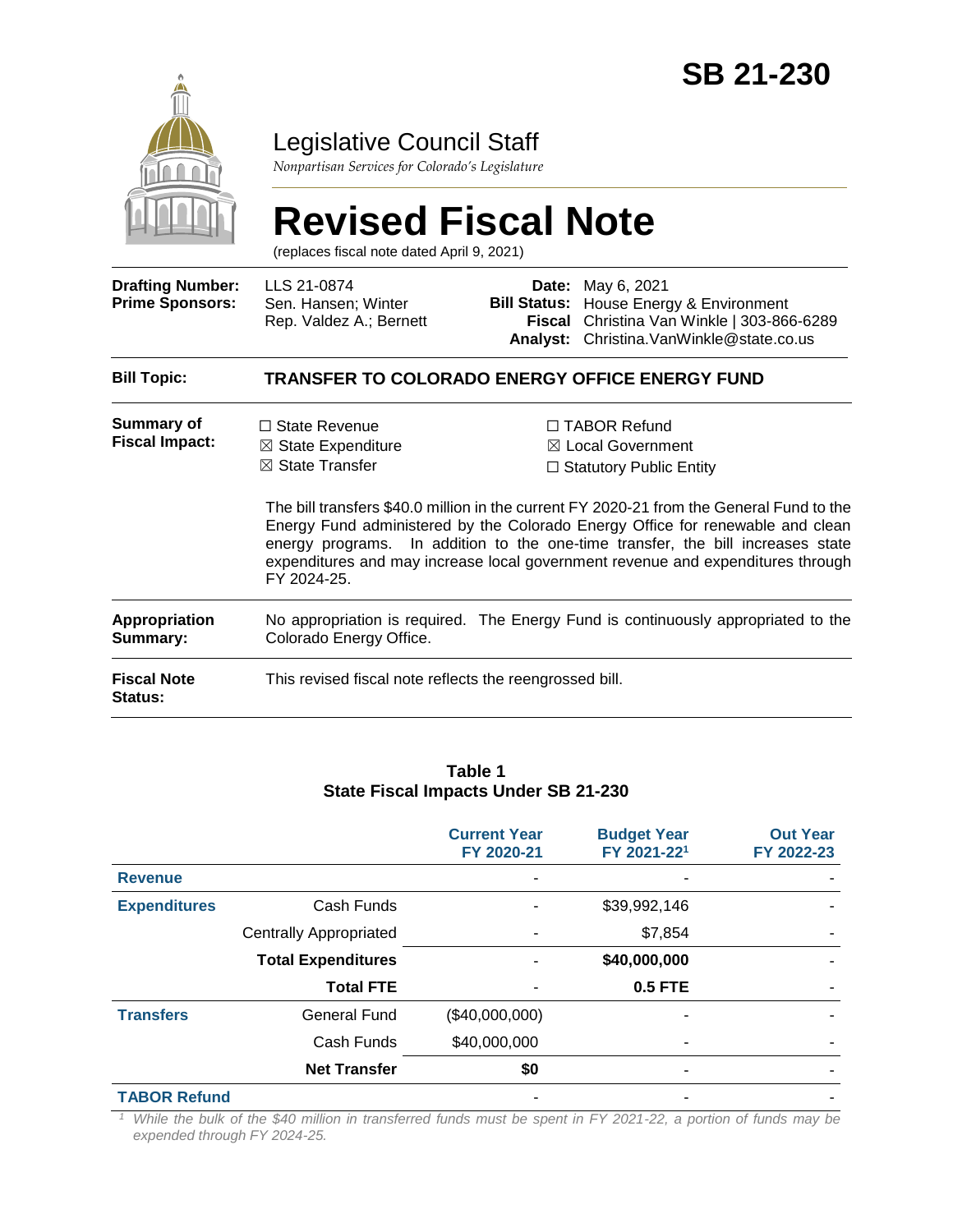Page 2

## **Summary of Legislation**

This bill makes a one-time transfer of \$40.0 million from the General Fund to the Energy Fund. The Colorado Energy Office is authorized to use the funds to advance energy efficiency and renewable energy throughout the state, and for the purposes of:

- making grants of up to \$30.0 million to the Colorado Clean Energy Fund;
- making grants of up to \$3.0 million to the Colorado New Energy Improvement District;
- expending up to \$2.0 million on the Residential Energy Upgrade Loan Program; and
- expending up to \$5.0 million on the Charge Ahead Colorado Program.

The Colorado Energy Office must expend at least 75 percent of the money prior to July 1, 2022, and at least 85 percent by July 1, 2023. On June 30, 2025, remaining unexpended money will be transferred to the General Fund, and the provision is repealed on July 1, 2025.

The Colorado Energy Office must report on January 15, 2022, and annually until all money has been expended by grant recipients, the amount and purpose of all grants awarded. The report must contain the names of all contractors, vendors, grantees, or recipients of state money, how the money was used, and all overhead and administrative costs associated with the grants. This information must also be incorporated into the office's SMART Act presentations.

## **State Transfers**

The bill transfers \$40.0 million from the General Fund to the Energy Fund in the current FY 2020-21.

### **State Expenditures**

The bill increases state expenditures by \$40.0 million beginning in FY 2021-22 from the Energy Fund, as listed in Table 2 and discussed below.

|                                     |                   | FY 2021-221  | FY 2022-23 |
|-------------------------------------|-------------------|--------------|------------|
| <b>Colorado Energy Office</b>       |                   |              |            |
| <b>Personal Services</b>            |                   | \$31,537     |            |
| <b>Operating Expenses</b>           |                   | \$2,700      |            |
| <b>Capital Outlay Costs</b>         |                   | \$2,400      | ۰          |
| Grant and Loan Amount               |                   | \$39,955,509 | ۰          |
| <b>Centrally Appropriated Costs</b> |                   | \$7,854      | ۰          |
|                                     | <b>Total Cost</b> | \$40,000,000 |            |
|                                     | <b>Total FTE</b>  | $0.5$ FTE    |            |

#### **Table 2 Expenditures Under SB21-230**

*<sup>1</sup> While the bulk of the \$40 million in transferred funds must be spent in FY 2021-22, a portion of funds may be expended through FY 2024-25.*